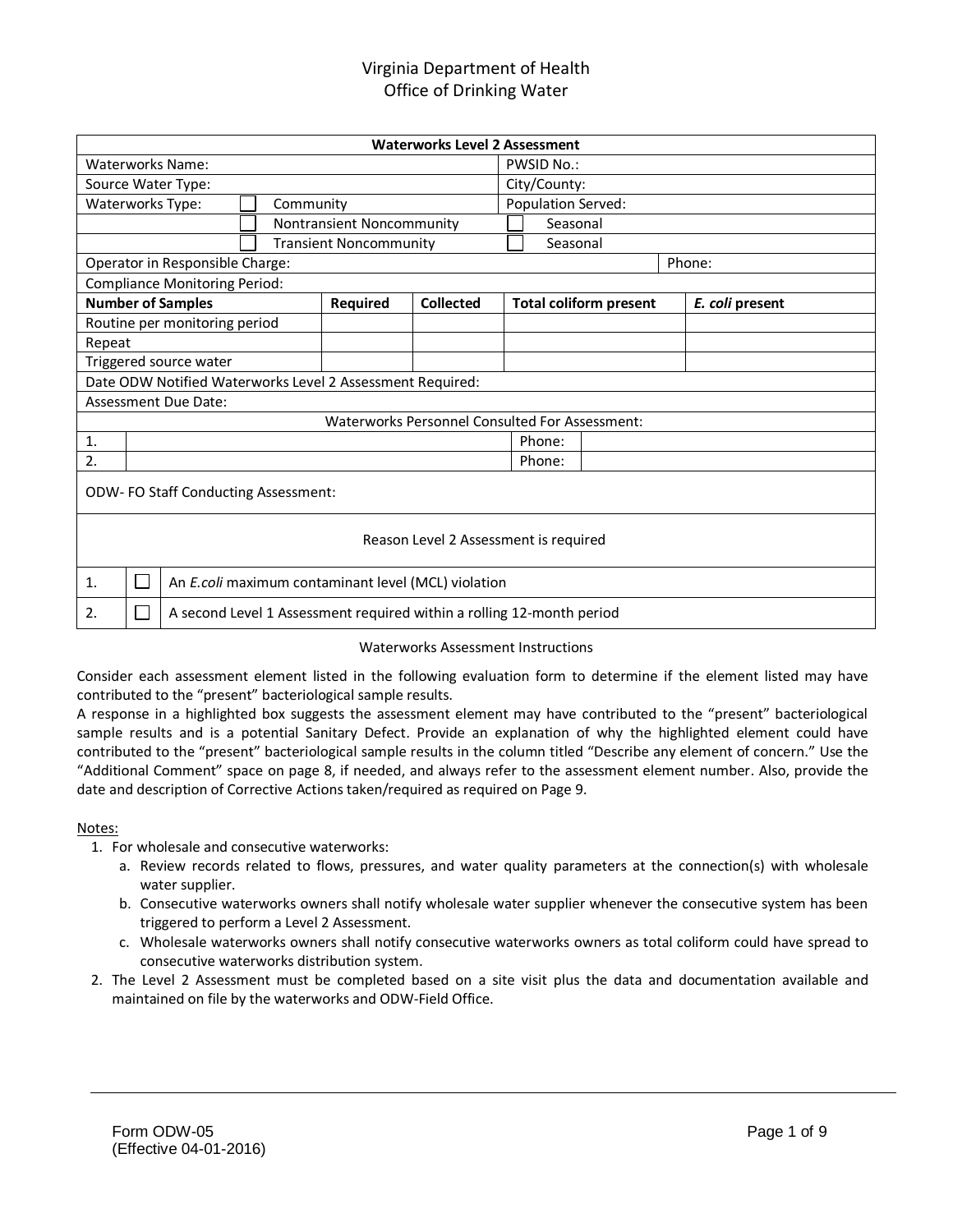| <b>Waterworks Level 2 Assessment</b> |                                                                                                                                                                              |          |   |     |                                 |  |  |  |  |
|--------------------------------------|------------------------------------------------------------------------------------------------------------------------------------------------------------------------------|----------|---|-----|---------------------------------|--|--|--|--|
|                                      | <b>Waterworks Name:</b>                                                                                                                                                      |          |   |     | <b>PWSID No.:</b>               |  |  |  |  |
|                                      | <b>Assessment Elements</b>                                                                                                                                                   | Response |   |     | Describe any element of concern |  |  |  |  |
|                                      |                                                                                                                                                                              | Y        | N | N/A |                                 |  |  |  |  |
| 1. Sample Site                       |                                                                                                                                                                              |          |   |     |                                 |  |  |  |  |
| 1.1                                  | Were all sites used listed on approved BSSP?                                                                                                                                 |          |   |     |                                 |  |  |  |  |
| 1.2                                  | If the sample site is listed on the approved BSSP,<br>does it remain an appropriate sample site?                                                                             |          |   |     |                                 |  |  |  |  |
| 1.3                                  | Are the sample tap and the surrounding area<br>clean?                                                                                                                        |          |   |     |                                 |  |  |  |  |
| 1.4                                  | Describe sample tap fixture (e.g., outdoor hose<br>bib, indoor cold water faucet, etc.)                                                                                      |          |   |     | Description:                    |  |  |  |  |
| 1.5                                  | Is the sample tap fixture a swivel faucet?                                                                                                                                   |          |   |     |                                 |  |  |  |  |
| 1.6                                  | Is the sample tap location used regularly?                                                                                                                                   |          |   |     |                                 |  |  |  |  |
| 1.7                                  | Any plumbing breaks or changes in vicinity of<br>sample site or premise plumbing?                                                                                            |          |   |     |                                 |  |  |  |  |
| 1.8                                  | Are there any identified cross connections after<br>the service connection or in premise plumbing?<br>Describe if present.                                                   |          |   |     |                                 |  |  |  |  |
| 1.9                                  | Were all of the backflow prevention devices at<br>the sample location operational and<br>maintained?                                                                         |          |   |     |                                 |  |  |  |  |
| 1.10                                 | Were there any low pressure events or changes<br>in water pressure after the service connection<br>or in the premise plumbing: immediately prior<br>to sample? If yes, when? |          |   |     |                                 |  |  |  |  |
| 1.11                                 | Are there any treatment devices after the<br>service connection or in the premises of the<br>sample site?                                                                    |          |   |     |                                 |  |  |  |  |
|                                      | 2. Sample Collection Protocol                                                                                                                                                |          |   |     |                                 |  |  |  |  |
| 2.1                                  | Was the sample collector properly instructed in<br>collection procedures?                                                                                                    |          |   |     |                                 |  |  |  |  |
| 2.2                                  | Were taps flushed adequately (approx.<br>5 minutes)?                                                                                                                         |          |   |     |                                 |  |  |  |  |
| 2.3                                  | Were aerators removed?                                                                                                                                                       |          |   |     |                                 |  |  |  |  |
| 2.4                                  | Were sample containers sealed/unopened<br>prior to use?                                                                                                                      |          |   |     |                                 |  |  |  |  |
| 2.5                                  | Were the sample containers/rim or cap<br>contaminated during sampling?                                                                                                       |          |   |     |                                 |  |  |  |  |
| 2.6                                  | Were the taps disinfected?                                                                                                                                                   |          |   |     |                                 |  |  |  |  |
| 2.7                                  | Were samples delivered per laboratory<br>instructions?                                                                                                                       |          |   |     |                                 |  |  |  |  |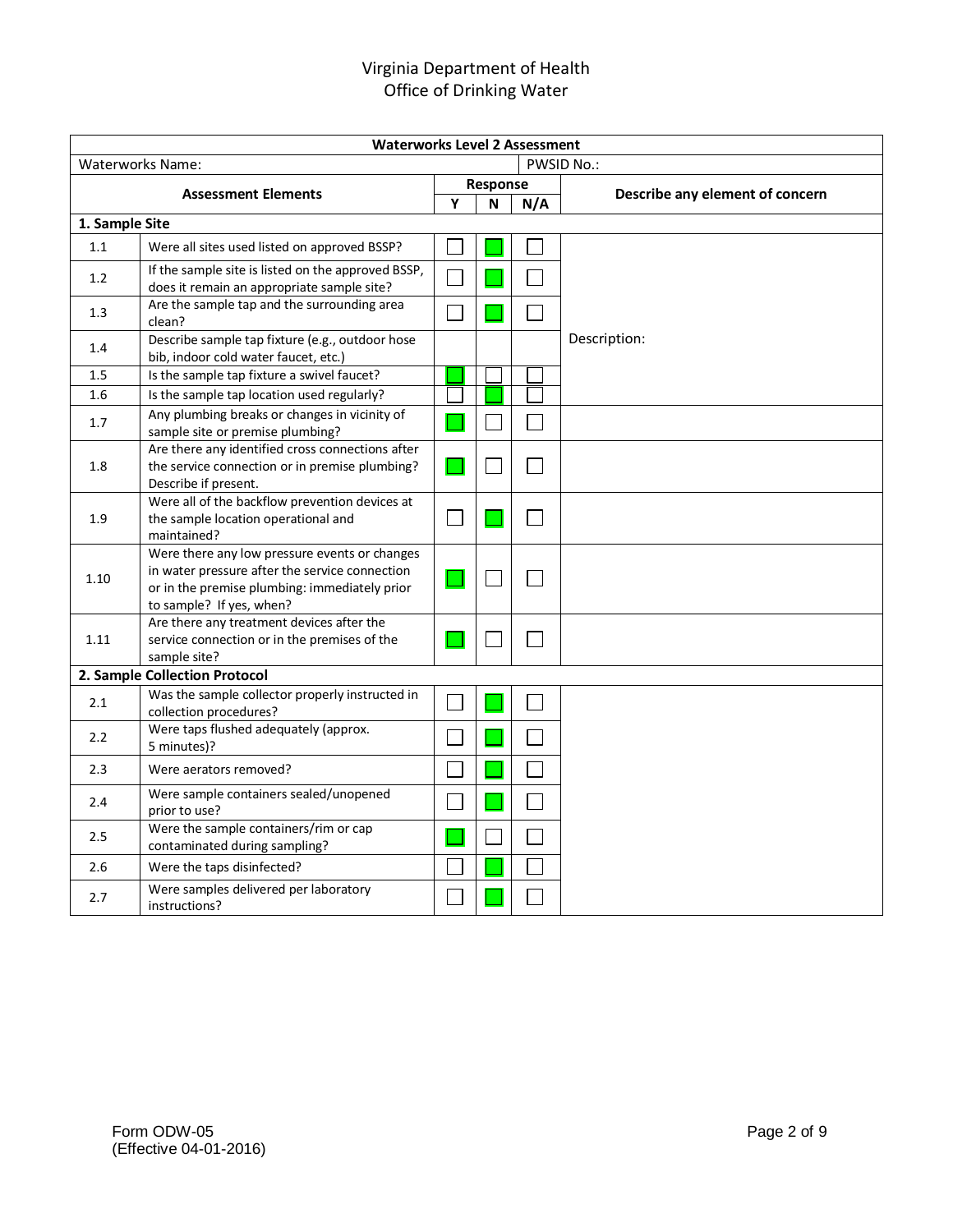| <b>Waterworks Level 2 Assessment</b> |                            |                                                                                                                              |   |          |     |                                 |  |
|--------------------------------------|----------------------------|------------------------------------------------------------------------------------------------------------------------------|---|----------|-----|---------------------------------|--|
| Waterworks Name:                     |                            |                                                                                                                              |   |          |     | <b>PWSID No.:</b>               |  |
|                                      | <b>Assessment Elements</b> |                                                                                                                              |   | Response |     | Describe any element of concern |  |
|                                      |                            |                                                                                                                              | Y | N        | N/A |                                 |  |
|                                      |                            | 3. Events That May Have Caused a System Upset Prior to Collection of TC Samples                                              |   |          |     |                                 |  |
| 3.1                                  | E.coli?                    | Have there been any operation and maintenance<br>activities that could have introduced total coliforms /                     |   |          |     |                                 |  |
|                                      | a.                         | Well #                                                                                                                       |   |          |     |                                 |  |
|                                      | b.                         | Well Lot                                                                                                                     |   |          |     |                                 |  |
|                                      | c.                         | Reservoir                                                                                                                    |   |          |     |                                 |  |
|                                      | d.                         | Stream/River Intake                                                                                                          |   |          |     |                                 |  |
|                                      | е.                         | Treatment Plant / System                                                                                                     |   |          |     |                                 |  |
|                                      | f.                         | Distribution piping network                                                                                                  |   |          |     |                                 |  |
|                                      | g.                         | <b>Pump Station</b>                                                                                                          |   |          |     |                                 |  |
|                                      | h.                         | Storage tanks (atmospheric or pressure)                                                                                      |   |          |     |                                 |  |
| 3.2                                  |                            | Has there been a fire fighting event, flushing<br>operation, sheared hydrant, etc.?                                          |   |          |     |                                 |  |
| 3.3                                  |                            | Has there been any vandalism and/or unauthorized<br>access to facilities?                                                    |   |          |     |                                 |  |
|                                      | a.                         | Well #                                                                                                                       |   |          |     |                                 |  |
|                                      | b.                         | Well Lot                                                                                                                     |   |          |     |                                 |  |
|                                      | c.                         | Reservoir                                                                                                                    |   |          |     |                                 |  |
|                                      | d.                         | Stream/River Intake                                                                                                          |   |          |     |                                 |  |
|                                      | e.                         | Treatment Plant / System                                                                                                     |   |          |     |                                 |  |
|                                      | f.                         | Distribution piping network                                                                                                  |   |          |     |                                 |  |
|                                      | g.                         | <b>Pump Station</b>                                                                                                          |   |          |     |                                 |  |
|                                      | h.                         | Storage Tanks (atmospheric or pressure)                                                                                      |   |          |     |                                 |  |
| 3.4                                  |                            | Are there any visible indicators of unsanitary<br>conditions?                                                                |   |          |     |                                 |  |
| 3.5                                  | samples?                   | Have there been any TC+ samples that were not<br>compliance samples, including well or raw water                             |   |          |     |                                 |  |
| 3.6                                  |                            | Have there been any low or inadequate disinfectant<br>residual readings at the entry point or in the<br>distribution system? |   |          |     |                                 |  |
| 3.7                                  |                            | Are there sites where it is historically difficult to<br>maintain a residual without flushing?                               |   |          |     |                                 |  |
| 3.8                                  |                            | Have any other measured water quality parameters<br>been out of normal ranges?                                               |   |          |     |                                 |  |
| 3.9                                  | Where?                     | Have there been any TC+ or E. coli results in the<br>distribution system (esp. in the last 12 months)?                       |   |          |     |                                 |  |
| 3.10                                 |                            | Did the water system receive any chlorine monitoring<br>violations in the past 12 months? If yes, when.                      |   |          |     |                                 |  |
| 3.11                                 |                            | Have there been any reports of community illness<br>suspected of being waterborne? (ODW/LHD)                                 |   |          |     |                                 |  |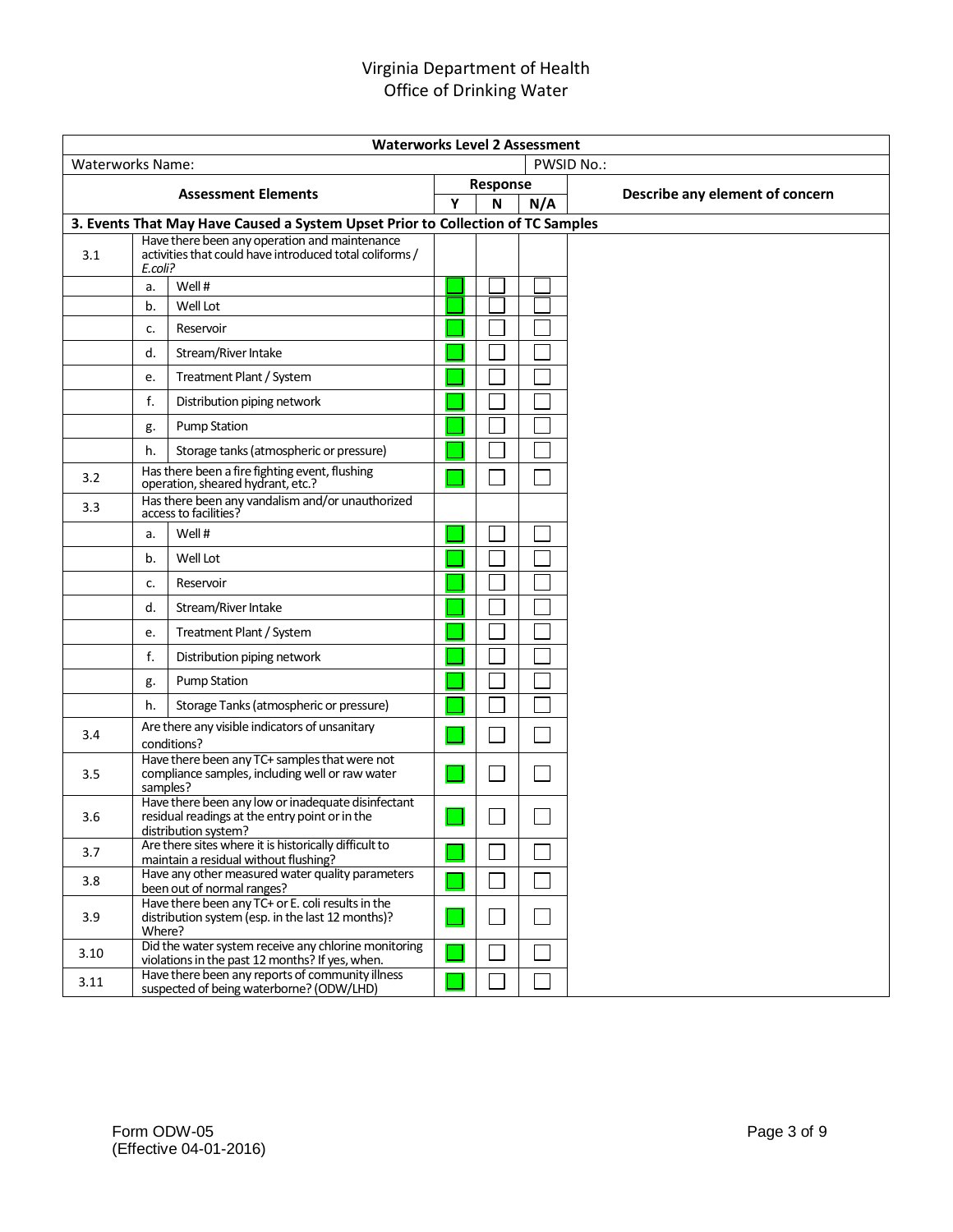| <b>Waterworks Level 2 Assessment</b> |    |                                                                                                  |   |            |     |                                        |  |  |  |
|--------------------------------------|----|--------------------------------------------------------------------------------------------------|---|------------|-----|----------------------------------------|--|--|--|
| <b>Waterworks Name:</b>              |    |                                                                                                  |   | PWSID No.: |     |                                        |  |  |  |
|                                      |    |                                                                                                  |   | Response   |     |                                        |  |  |  |
|                                      |    | <b>Assessment Elements</b>                                                                       | Y | N          | N/A | <b>Describe any Element of Concern</b> |  |  |  |
|                                      |    | 4. Recent Operational Changes To The System                                                      |   |            |     |                                        |  |  |  |
| 4.1                                  |    | Have any new approved, previously inactive or<br>unapproved well sources been placed into        |   |            |     |                                        |  |  |  |
|                                      |    | service recently?                                                                                |   |            |     |                                        |  |  |  |
| 4.2                                  |    | Have any emergency or contingent/reserve well<br>sources been placed into service recently?      |   |            |     |                                        |  |  |  |
|                                      |    | Is there evidence of any potential contamination                                                 |   |            |     |                                        |  |  |  |
| 4.3                                  |    | from main breaks, low pressure, high turbidity,<br>loss of disinfection, or other similar event? |   |            |     |                                        |  |  |  |
| 4.4                                  |    | If seasonal, were there any problems during the<br>most recent start-up procedure?               |   |            |     |                                        |  |  |  |
| 5. Distribution System               |    |                                                                                                  |   |            |     |                                        |  |  |  |
|                                      |    | System pressure: Is there evidence that the                                                      |   |            |     |                                        |  |  |  |
| 5.1                                  |    | system experienced low or negative pressure                                                      |   |            |     |                                        |  |  |  |
|                                      |    | prior to sampling? If yes, describe event and                                                    |   |            |     |                                        |  |  |  |
|                                      |    | when it occurred.                                                                                |   |            |     |                                        |  |  |  |
| 5.2                                  |    | Have there been any water main breaks or<br>utility line construction in the vicinity of the     |   |            |     |                                        |  |  |  |
|                                      |    | sample site? If yes, when?                                                                       |   |            |     |                                        |  |  |  |
| 5.3                                  |    | Pump stations                                                                                    |   |            |     |                                        |  |  |  |
|                                      |    | Have there been any mechanical,                                                                  |   |            |     |                                        |  |  |  |
|                                      | a. | electrical, or operational problems?                                                             |   |            |     |                                        |  |  |  |
|                                      | b. | Are pump(s) currently operable?                                                                  |   |            |     |                                        |  |  |  |
| 5.4                                  |    | Pump maintenance service or repair in the last<br>six (6) months?                                |   |            |     |                                        |  |  |  |
| 5.5                                  |    | Air valves upstream of the sample tap                                                            |   |            |     |                                        |  |  |  |
|                                      |    | connection:                                                                                      |   |            |     |                                        |  |  |  |
|                                      | a. | Is the air valve vault subject to flooding?                                                      |   |            |     |                                        |  |  |  |
|                                      | b. | Does the vent terminate below grade?                                                             |   |            |     |                                        |  |  |  |
| 5.6                                  |    | Have any fire hydrants in the vicinity of the<br>sample tap connection been used recently?       |   |            |     |                                        |  |  |  |
| 5.7                                  |    | Have any blow-offs in the vicinity of the sample<br>tap been used recently?                      |   |            |     |                                        |  |  |  |
| 5.8                                  |    | Unauthorized access or use of the distribution                                                   |   | ىسا        | ᆸ   |                                        |  |  |  |
| 5.9                                  |    | system suspected or reported?<br><b>Backflow Prevention Devices</b>                              |   |            |     |                                        |  |  |  |
|                                      |    | Are any backflow devices in service in the                                                       |   |            |     |                                        |  |  |  |
|                                      | a. | distribution system near tap?                                                                    |   |            |     |                                        |  |  |  |
|                                      | b. | Are required inspections and certifications<br>current?                                          |   |            |     |                                        |  |  |  |
|                                      | c. | Is the certification or serviceability of any<br>backflow prevention device suspect?             |   |            |     |                                        |  |  |  |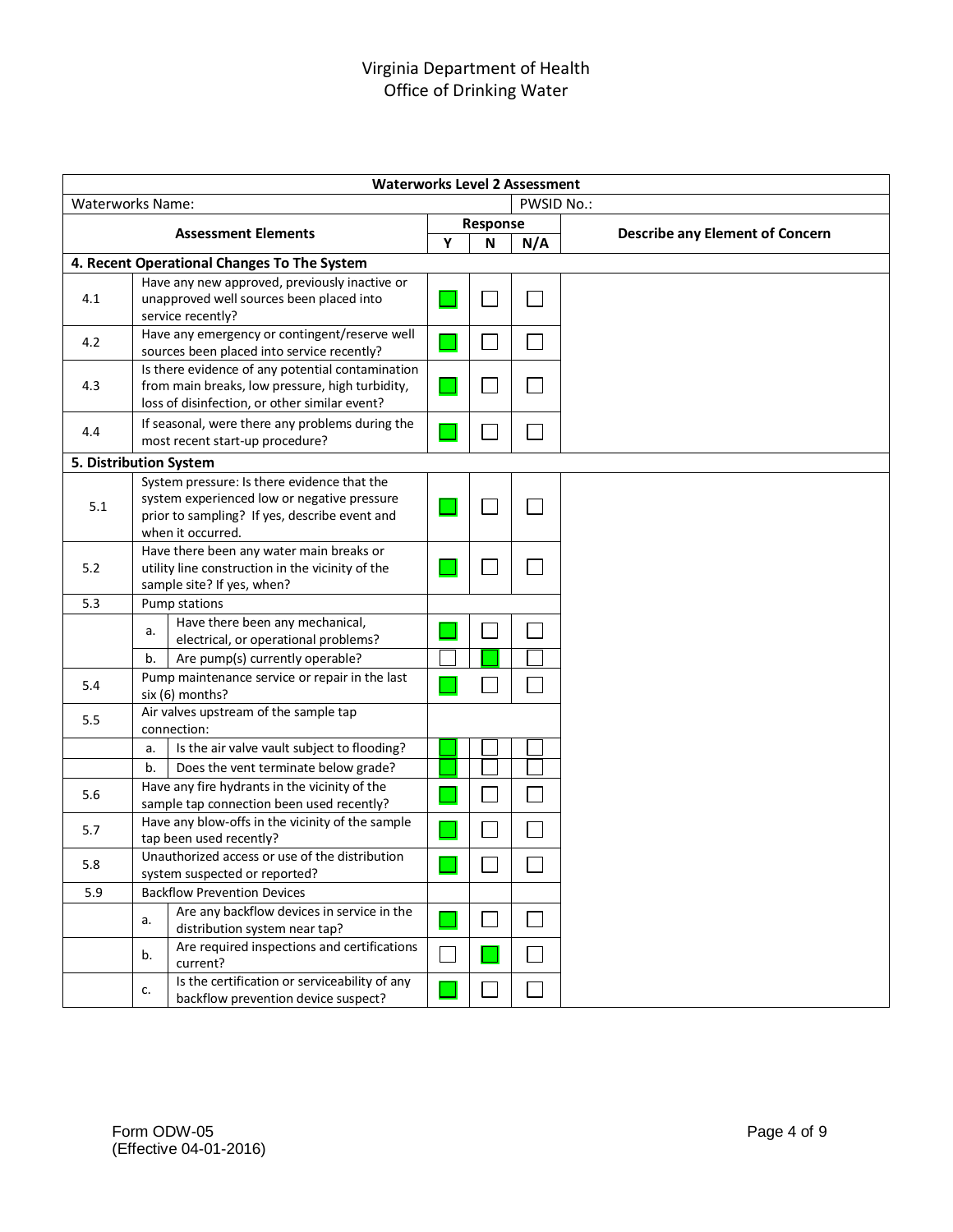| <b>Waterworks Level 2 Assessment</b> |                                                                                                                                                                                                |  |          |            |                                        |  |  |  |  |
|--------------------------------------|------------------------------------------------------------------------------------------------------------------------------------------------------------------------------------------------|--|----------|------------|----------------------------------------|--|--|--|--|
|                                      | <b>Waterworks Name:</b>                                                                                                                                                                        |  |          | PWSID No.: |                                        |  |  |  |  |
|                                      |                                                                                                                                                                                                |  | Response |            |                                        |  |  |  |  |
| <b>Assessment Elements</b>           |                                                                                                                                                                                                |  | N        | N/A        | <b>Describe any Element of Concern</b> |  |  |  |  |
|                                      | 5. Distribution System - continued                                                                                                                                                             |  |          |            |                                        |  |  |  |  |
| 5.10                                 | Was there any scheduled flushing of the<br>distribution system? If yes, when?                                                                                                                  |  |          |            |                                        |  |  |  |  |
| 5.11                                 | Is there any evidence of intentional<br>contamination in the distribution system?                                                                                                              |  |          |            |                                        |  |  |  |  |
| 5.12                                 | Has there been a large variation in chlorine<br>residual values in the system?                                                                                                                 |  |          |            |                                        |  |  |  |  |
| 5.13                                 | Have any unusual circumstances/incidents<br>involving the water distribution system been<br>observed or reported?                                                                              |  |          |            |                                        |  |  |  |  |
| 5.14                                 | Authorized/unauthorized water haul trucks filled<br>at any fire hydrant?                                                                                                                       |  |          |            |                                        |  |  |  |  |
| 5.15                                 | Yard hydrants near sample location?                                                                                                                                                            |  |          |            |                                        |  |  |  |  |
| 5.16                                 | Have there been any customer complaints about<br>pressure and/or water quality prior to sampling?                                                                                              |  |          |            |                                        |  |  |  |  |
|                                      | <b>6. Treatment Process</b>                                                                                                                                                                    |  |          |            |                                        |  |  |  |  |
| 6.1                                  | Have there been any interruptions in treatment<br>processes from power outages or other causes?<br>If yes, provide details for which part, when and<br>for how long?                           |  |          |            |                                        |  |  |  |  |
| $6.2$                                | Is treatment equipment operational and<br>maintained?                                                                                                                                          |  |          |            |                                        |  |  |  |  |
| 6.3                                  | Has there been any new equipment installation<br>or repair of treatment equipment recently?                                                                                                    |  |          |            |                                        |  |  |  |  |
| 6.4                                  | Has useful life of filter media/cartridges expired?                                                                                                                                            |  |          |            |                                        |  |  |  |  |
| 6.5                                  | Have there been any recent changes in the<br>treatment process (e.g., addition of a process,<br>change in chemical or dosage)? If yes, provide<br>details for the change and when it occurred? |  |          |            |                                        |  |  |  |  |
| 6.6                                  | Was the free chlorine residual measured<br>immediately downstream from the point of<br>application adequate for chlorine contact time?                                                         |  |          |            |                                        |  |  |  |  |
| 6.7                                  | Has the desired free chlorine residual goal and<br>range been consistently achieved?                                                                                                           |  |          |            |                                        |  |  |  |  |
| 6.8                                  | Did a review of the filter turbidity profiles reveal<br>any anomalies?                                                                                                                         |  |          |            |                                        |  |  |  |  |
| 6.9                                  | Were there any failures in meeting the required<br>chlorine contact time?                                                                                                                      |  |          |            |                                        |  |  |  |  |
| 6.10                                 | Was any process flow loading rate above the<br>rated capacity?                                                                                                                                 |  |          |            |                                        |  |  |  |  |
| 6.11                                 | Was there anything unusual about the settled<br>water turbidity?                                                                                                                               |  |          |            |                                        |  |  |  |  |
| 6.12                                 | Other observations on the treatment system?                                                                                                                                                    |  |          |            |                                        |  |  |  |  |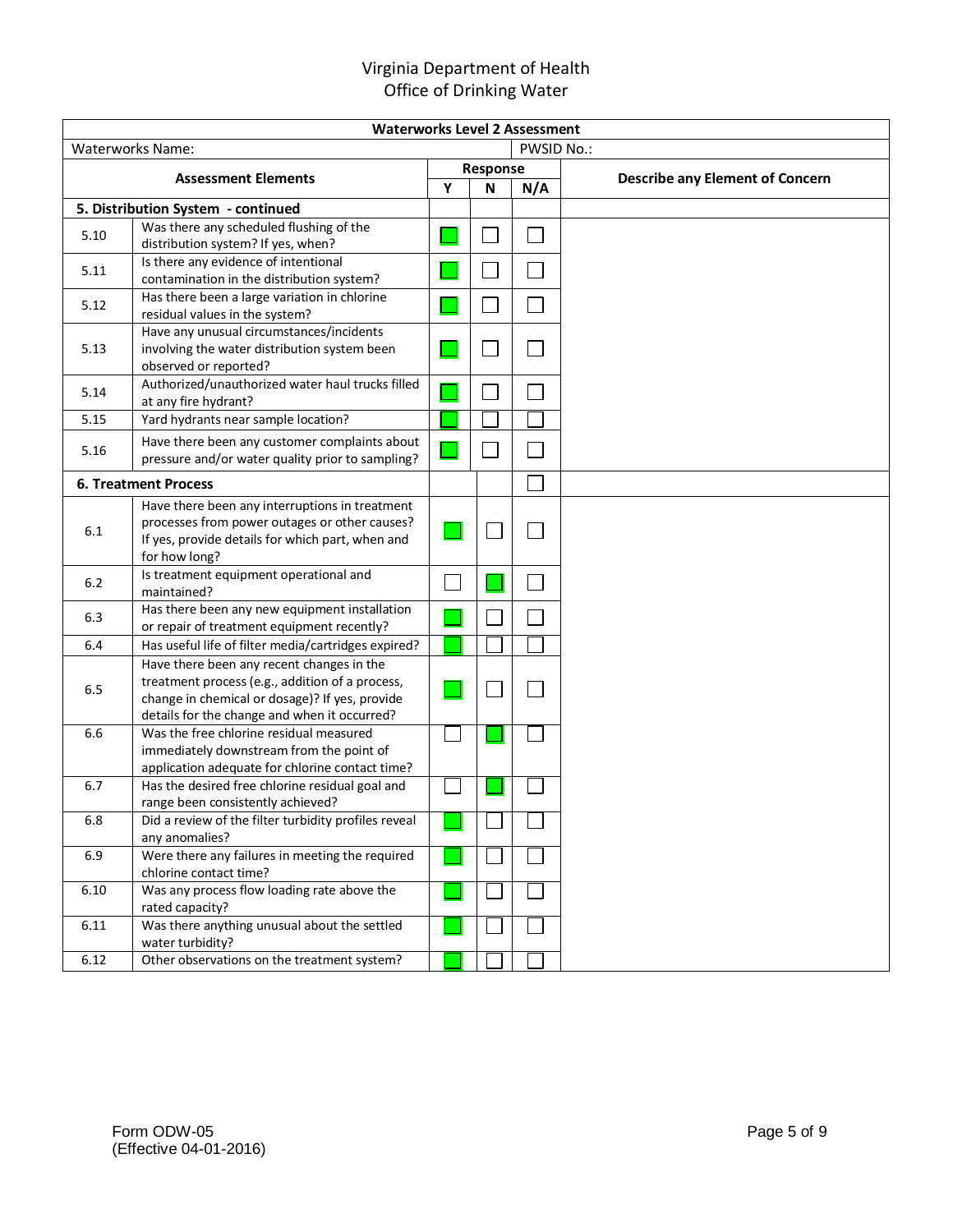|      | <b>Waterworks Level 2 Assessment</b>                                                                     |                             |  |          |            |                                        |  |  |  |
|------|----------------------------------------------------------------------------------------------------------|-----------------------------|--|----------|------------|----------------------------------------|--|--|--|
|      | <b>Waterworks Name:</b>                                                                                  |                             |  |          | PWSID No.: |                                        |  |  |  |
|      |                                                                                                          |                             |  | Response |            |                                        |  |  |  |
|      | <b>Assessment Elements</b>                                                                               | Υ                           |  | N        | N/A        | <b>Describe any Element of Concern</b> |  |  |  |
|      | 7. Water Storage Tanks - Atmospheric                                                                     |                             |  |          |            |                                        |  |  |  |
| 7.1  | Are the vents properly protected and screened?                                                           |                             |  |          |            |                                        |  |  |  |
| 7.2  | Are the storage facilities and sites secured to                                                          |                             |  |          |            |                                        |  |  |  |
|      | prevent unauthorized access?                                                                             |                             |  |          |            |                                        |  |  |  |
|      | Are the roof access hatches properly designed as                                                         |                             |  |          |            |                                        |  |  |  |
| 7.3  | shoebox lids, properly gasketed, sealed and                                                              |                             |  |          |            |                                        |  |  |  |
|      | locked against unauthorized access?<br>Does the tank have a screened drain line,                         |                             |  |          |            |                                        |  |  |  |
| 7.4  | separate from the overflow line, discharging to                                                          |                             |  |          |            |                                        |  |  |  |
|      | the atmosphere?                                                                                          |                             |  |          |            |                                        |  |  |  |
| 7.5  | Is the tank overflow outlet screened?                                                                    |                             |  |          |            |                                        |  |  |  |
|      | Does the tank overflow line terminate above                                                              |                             |  |          |            |                                        |  |  |  |
| 7.6  | ground surface (air-gap) with a downward                                                                 |                             |  |          |            |                                        |  |  |  |
|      | discharge screened end?                                                                                  |                             |  |          |            |                                        |  |  |  |
|      | Are there any unsealed openings in the storage                                                           |                             |  |          |            |                                        |  |  |  |
|      | facility, such as access doors, vents or joints,                                                         |                             |  |          |            |                                        |  |  |  |
| 7.7  | target float wire penetrations; cathodic<br>protection/ice free electrode holder                         |                             |  |          |            |                                        |  |  |  |
|      | penetrations in the tank roof or wall; have any                                                          |                             |  |          |            |                                        |  |  |  |
|      | leaks been observed?                                                                                     |                             |  |          |            |                                        |  |  |  |
|      | Was any physical deterioration of the tank                                                               |                             |  |          |            |                                        |  |  |  |
| 7.8  | appurtenances (ladders, communications                                                                   |                             |  |          |            |                                        |  |  |  |
|      | equipment, etc.) observed?                                                                               |                             |  |          |            |                                        |  |  |  |
| 7.9  | Could the physical condition of the tank be a<br>possible source of contamination?                       |                             |  |          |            |                                        |  |  |  |
| 7.10 | Does the tank "float" on the distribution                                                                |                             |  |          |            |                                        |  |  |  |
|      | system?                                                                                                  |                             |  |          |            |                                        |  |  |  |
| 7.11 | Are there separate inlet/outlet lines into the                                                           |                             |  |          |            |                                        |  |  |  |
|      | tank?                                                                                                    |                             |  |          |            |                                        |  |  |  |
| 7.12 | Does the tank have an altitude valve assembly,                                                           |                             |  |          |            |                                        |  |  |  |
|      | air release assembly or other device associated                                                          |                             |  |          |            |                                        |  |  |  |
|      | with the tank inlet/outlet or fill/release line?                                                         |                             |  |          |            |                                        |  |  |  |
|      | 8. Water Storage - Hydropneumatic/Bladder Storage Tanks<br>Are the pressure storage tanks maintaining an |                             |  |          |            |                                        |  |  |  |
| 8.1  | appropriate minimum pressure?                                                                            |                             |  |          |            |                                        |  |  |  |
|      | Has proper O&M been performed per                                                                        |                             |  |          |            |                                        |  |  |  |
| 8.2  | appropriate schedule?                                                                                    | $\mathbf{L}$                |  |          |            |                                        |  |  |  |
| 8.3  | Any recent tank maintenance (i.e. interior                                                               |                             |  |          |            |                                        |  |  |  |
|      | inspection; painting/coating)? If yes, when?                                                             |                             |  |          |            |                                        |  |  |  |
| 8.4  | Is the measured free chlorine residual in the                                                            | $\mathcal{L}_{\mathcal{A}}$ |  |          |            |                                        |  |  |  |
|      | water exiting the storage tank detectable?                                                               |                             |  |          |            |                                        |  |  |  |
| 8.5  | Is there any evidence of intentional<br>contamination to the pressure storage tank?                      |                             |  |          |            |                                        |  |  |  |
|      | Are there any other observations of the water                                                            |                             |  |          |            |                                        |  |  |  |
| 8.6  | storage facilities worthy of note?                                                                       |                             |  |          |            |                                        |  |  |  |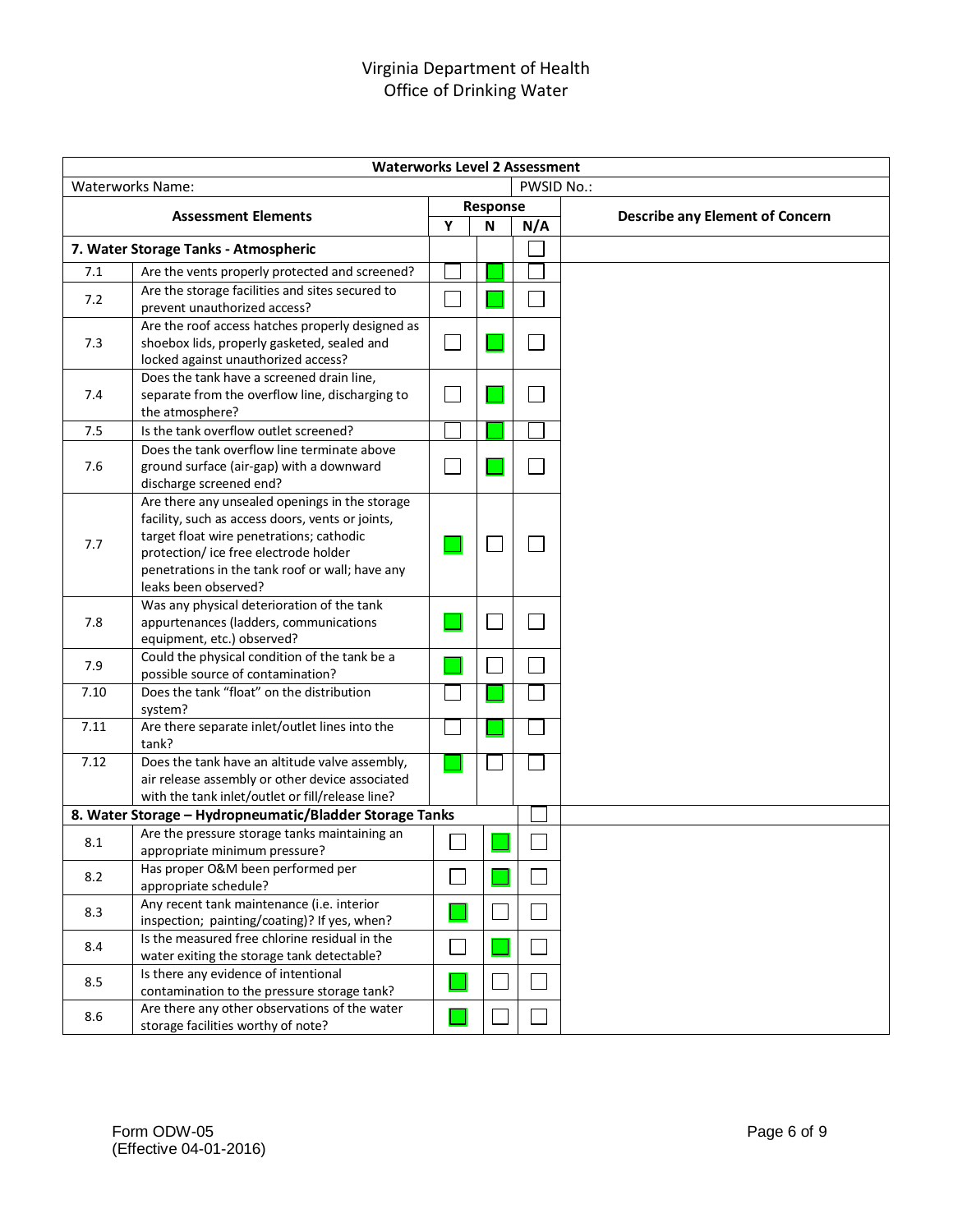| <b>Waterworks Level 2 Assessment</b> |         |                                                                                                                                                                                     |                          |               |                |                                        |  |  |
|--------------------------------------|---------|-------------------------------------------------------------------------------------------------------------------------------------------------------------------------------------|--------------------------|---------------|----------------|----------------------------------------|--|--|
| <b>Waterworks Name:</b>              |         |                                                                                                                                                                                     |                          | PWSID No.:    |                |                                        |  |  |
|                                      |         | <b>Assessment Elements</b>                                                                                                                                                          |                          | Response      |                | <b>Describe any Element of Concern</b> |  |  |
|                                      |         |                                                                                                                                                                                     | Y                        | N             | N/A            |                                        |  |  |
|                                      |         | 9. Water Supply Well(s)                                                                                                                                                             |                          |               |                |                                        |  |  |
| 9.1                                  |         | Is well house free of pests/vermin?                                                                                                                                                 |                          |               |                |                                        |  |  |
| 9.2                                  | damage? | Is exposed well casing free of rust/pitting or                                                                                                                                      |                          |               |                |                                        |  |  |
| 9.3                                  |         | Is well casing floor penetration sealed?                                                                                                                                            | $\mathbf{L}$             |               | Ξ              |                                        |  |  |
| 9.4                                  |         | Wellhead with Sanitary Seal                                                                                                                                                         |                          |               |                |                                        |  |  |
|                                      | a.      | Is the sanitary seal intact and tightened<br>down?                                                                                                                                  | $\mathbf{I}$             |               |                |                                        |  |  |
|                                      | b.      | Is the seal properly vented and screened?                                                                                                                                           |                          |               |                |                                        |  |  |
|                                      | c.      | Are all other penetrations through the seal<br>protected?                                                                                                                           |                          |               |                |                                        |  |  |
| 9.5                                  |         | Wellhead with Caps (pitless adapter installations)                                                                                                                                  |                          |               |                |                                        |  |  |
|                                      | a.      | Is the cap a PAS-97 watertight cap?                                                                                                                                                 |                          |               |                |                                        |  |  |
|                                      | b.      | Is the watertight cap and gasket properly<br>installed and evenly tightened?                                                                                                        | $\overline{\phantom{a}}$ |               |                |                                        |  |  |
|                                      | c.      | Is the vent screen intact?                                                                                                                                                          |                          |               |                |                                        |  |  |
|                                      | d.      | If the cap has been modified for any<br>purpose, is the cap properly sealed and is<br>any vent securely installed and screened?                                                     |                          |               | l.             |                                        |  |  |
| 9.6                                  |         | Is the well casing cover fitted to permit<br>measurement of depth to water level?                                                                                                   |                          |               |                |                                        |  |  |
|                                      | a.      | If yes, is the installation satisfactory?                                                                                                                                           |                          |               |                |                                        |  |  |
| 9.7                                  |         | Does the well blowoff terminate with approved<br>air gap and screened end?                                                                                                          |                          |               |                |                                        |  |  |
| 9.8                                  |         | Are there any unprotected cross connections at<br>the wellhead?                                                                                                                     |                          |               |                |                                        |  |  |
| 9.9                                  |         | Does the well casing extend 12-in. above grade?                                                                                                                                     |                          |               |                |                                        |  |  |
| 9.10                                 |         | Is there evidence of standing water near the<br>wellhead?                                                                                                                           |                          |               |                |                                        |  |  |
|                                      | a.      | In the wellhead enclosure                                                                                                                                                           |                          |               |                |                                        |  |  |
|                                      | b.      | Around the concrete pad                                                                                                                                                             |                          |               |                |                                        |  |  |
| 9.11                                 |         | Does the Well have a suitable 6 ft. x 6 ft. concrete<br>pad in good condition?                                                                                                      |                          |               | $\mathbb{R}^n$ |                                        |  |  |
| 9.12                                 |         | Is the wellhead secured in a locked enclosure?                                                                                                                                      |                          |               | l.             |                                        |  |  |
| 9.13                                 |         | Have there been any sewer spills or other<br>contamination activities in or around wellhead<br>(within 50 ft.)?                                                                     |                          | $\mathcal{A}$ | $\mathbb{R}^2$ |                                        |  |  |
| 9.14                                 |         | Are there any aspects of well or wellhead<br>construction whether compliant or non-<br>compliant with the VA. Waterworks Regulations,<br>that might affect bacteriological quality? |                          |               | $\Box$         |                                        |  |  |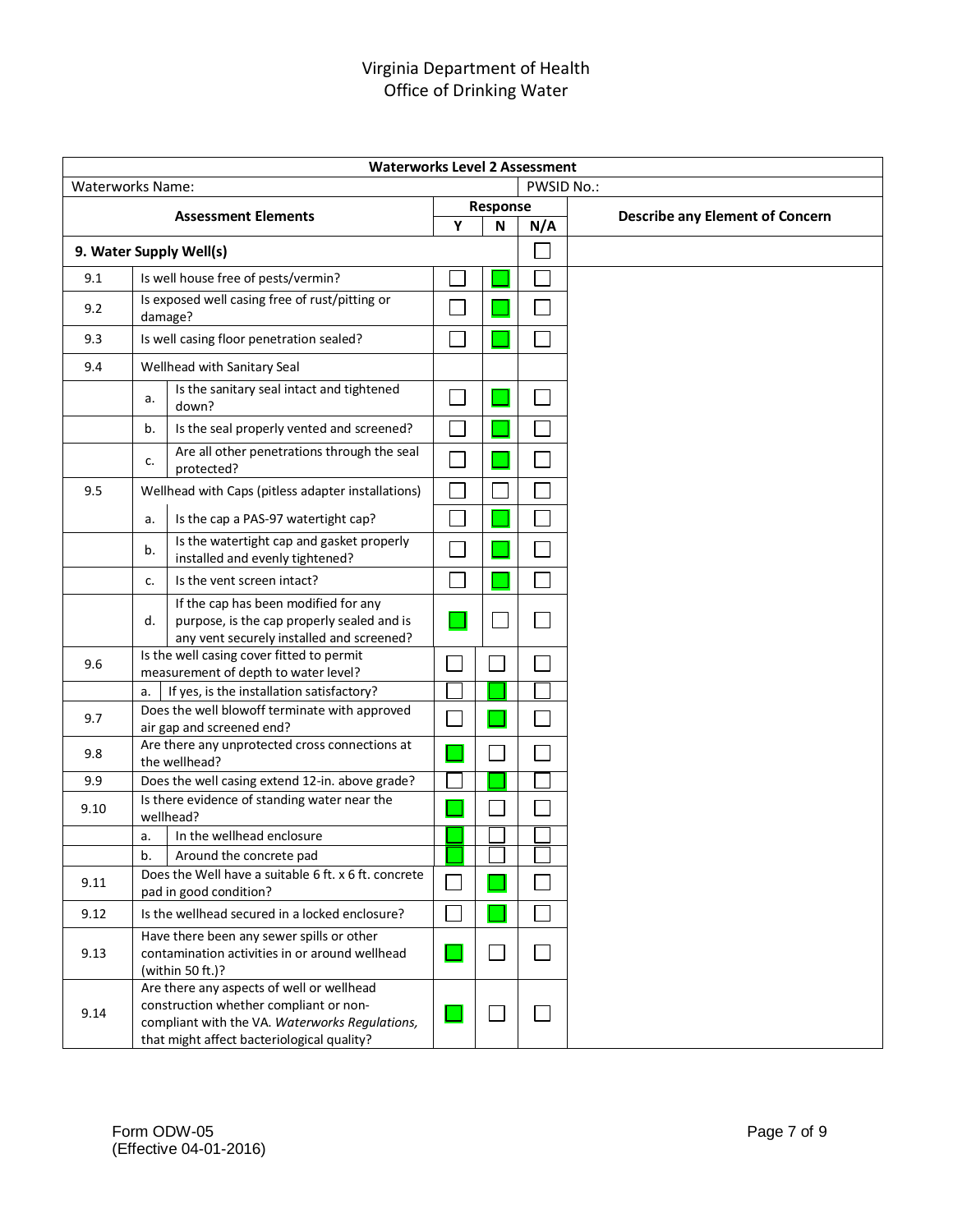|                            | <b>Waterworks Level 2 Assessment</b>                                                                                                                                        |            |          |        |                                        |  |  |  |
|----------------------------|-----------------------------------------------------------------------------------------------------------------------------------------------------------------------------|------------|----------|--------|----------------------------------------|--|--|--|
|                            | <b>Waterworks Name:</b>                                                                                                                                                     | PWSID No.: |          |        |                                        |  |  |  |
|                            |                                                                                                                                                                             |            | Response |        |                                        |  |  |  |
| <b>Assessment Elements</b> |                                                                                                                                                                             | Υ          | N        | N/A    | <b>Describe any Element of Concern</b> |  |  |  |
|                            | 10. Source - Surface Water Supply (Lake/Reservoir)                                                                                                                          |            |          | $\sim$ |                                        |  |  |  |
| 10.1                       | Have there been any sewer overflows, chemical<br>spills or other disturbances into the source?                                                                              |            |          |        |                                        |  |  |  |
| 10.2                       | Have there been any algal blooms?                                                                                                                                           |            |          |        |                                        |  |  |  |
| 10.3                       | Has water turnover occurred?                                                                                                                                                |            |          |        |                                        |  |  |  |
| 10.4                       | Has there been heavy rainfall, flooding, or rapid<br>snowmelt in the past 60 days that have resulted<br>in raw water turbidities exceeding 100 NTU?                         |            |          |        |                                        |  |  |  |
| 10.5                       | Any other surface water comments relevant to<br>bacteriological quality?                                                                                                    |            |          |        |                                        |  |  |  |
|                            | 11. Source - Spring(s)                                                                                                                                                      |            |          |        |                                        |  |  |  |
| 11.1                       | Recent heavy rainfall, flooding event within 7<br>days prior to sampling?                                                                                                   |            |          |        |                                        |  |  |  |
| 11.2                       | Recent incident of raw water turbidity (≥100<br>NTU) within 14 days prior to sampling?                                                                                      |            |          |        |                                        |  |  |  |
| 11.3                       | Has there been any damage, change or repairs to<br>the spring(s) infrastructure?                                                                                            |            |          |        |                                        |  |  |  |
| 11.4                       | Has there been any damage, change or repairs to<br>the treatment processes used at the spring(s)?                                                                           |            |          |        |                                        |  |  |  |
| 11.5                       | Have there been any unusual changes or<br>incidents within the spring drainage area?                                                                                        |            |          |        |                                        |  |  |  |
|                            | 12. Environmental Events                                                                                                                                                    |            |          |        |                                        |  |  |  |
| 12.1                       | Have there been changes in the availability of<br>water supply, such as a significant drop in water<br>table, ground well levels in the wells, reservoir<br>capacity, etc.? |            |          |        |                                        |  |  |  |
| 12.2                       | Have there been any extremes in heat or cold?                                                                                                                               |            |          |        |                                        |  |  |  |
|                            | <b>Additional Comments</b>                                                                                                                                                  |            |          |        |                                        |  |  |  |